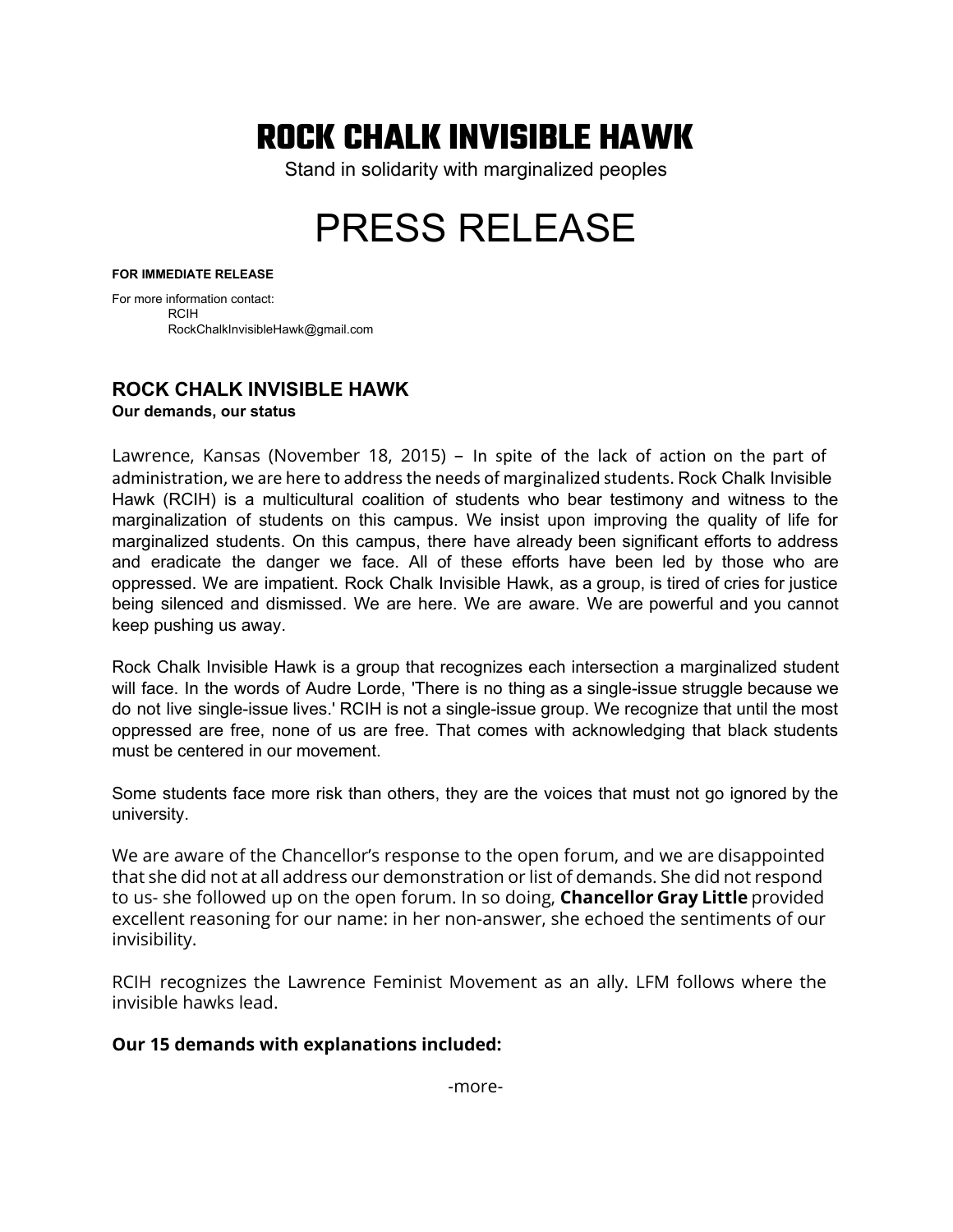Demands for the University of Kansas Governing Bodies

#### **1. Director of OMA hired by December**

*Given the climate of campus it is imperative that the Office of Multicultural Affairs has a director to continue the work that needs to be done. They need to be able to connect well with students, understand the current campus climate, have a plan of action to address issues, and have intentional dialogue with administration to create systemic change.* 

# **2. Mandatory, intense "inclusion and belonging" training for all levels of students, staff, faculty, and administration**

*An important part of creating systemic change is educating those around you and equipping them with the training to work with, respect, and support people from all demographics. The most basic level of training would be required cultural competency classes for all students as well as training for staff, faculty, and administration. As your role and involvement with students increases, so does the amount of training needed.* 

#### **3. Issue Campus Climate Survey by February 2016**

*This survey is necessary in providing statistical evidence of the problems people face on campus. The analysis of this data is what administration needs to create a plan of action for systemic change. Climate surveys have proven to be effective in the past and the consultant used, Sue Rankin, has recently distributed surveys that are accessible and would only require minor adjustments. If administration is serious about its dedication to creating an inclusive and welcoming campus, then this survey must be released as soon as possible. Students cannot wait.* 

#### **4. Train and rehire IOA staff and implement accountability measures**

*There have been many grievances made about the ineffectiveness and bias of the Institution of Opportunity & Access (IOA). To increase transparency and make sure they are adequately doing their job, there must be a review of their training, hiring, and case review processes. Additionally, there need to be clear rules and consequences for acts of racism, sexism, ableism, cissexism, islamaphobia, etc. by students, staff, faculty, and administration.*

#### **5. Increase consistent hiring of diverse faculty and staff**

*Numerous studies and longstanding research have shown the benefits to students, faculty, staff and institutions as a whole, increasing a consistent hiring pattern of diversity in all workings of higher education will create a more inclusive campus culture. With these efforts interwoven as the normative demographic, a diverse faculty working in conjunction with diversity policy and*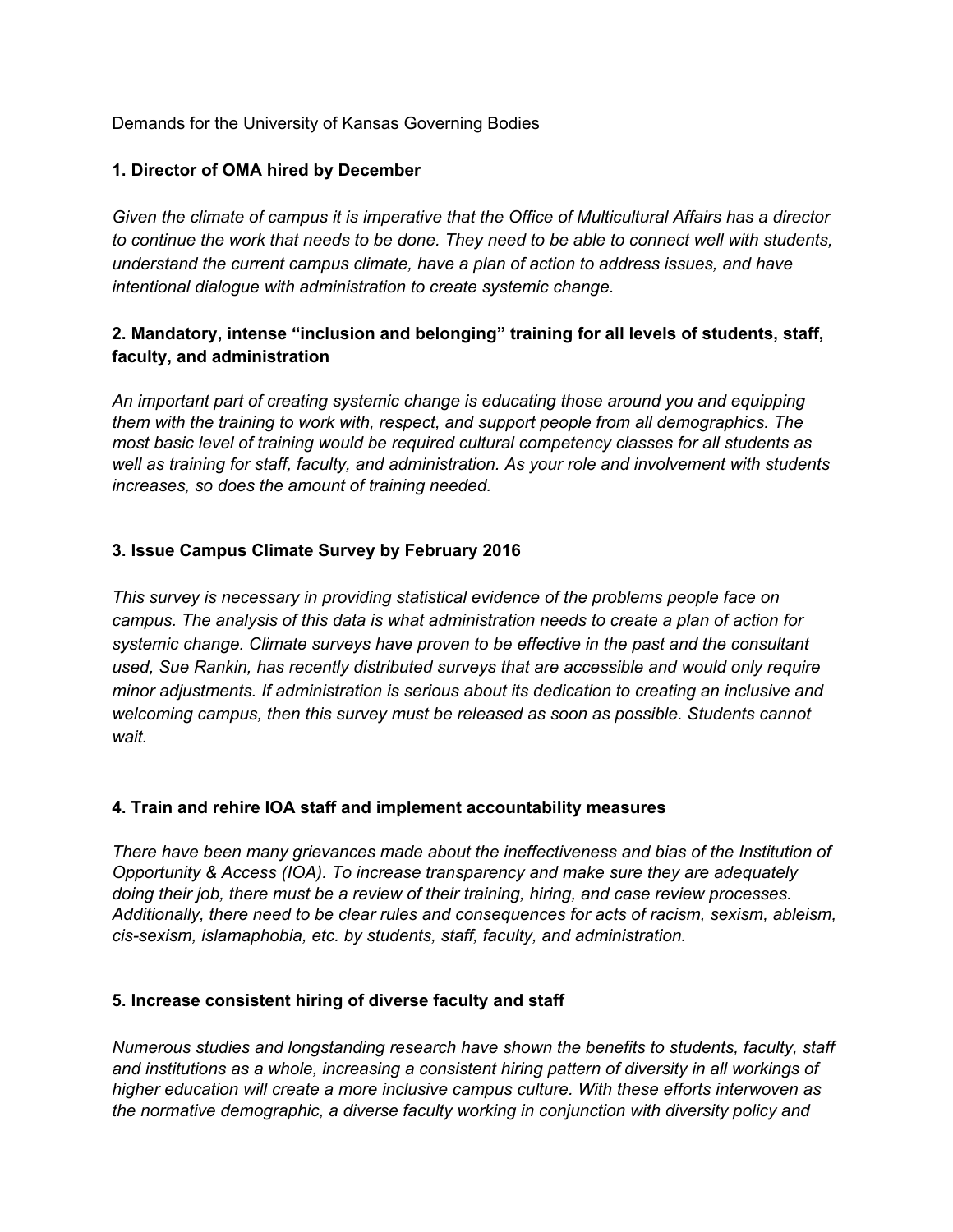*commitment to systemic reform will create a safer environment and begin to show for tangible proof of non-discriminatory actions.* 

#### **6. Increase the percentage of underrepresented domestic and undocumented students**

*Administration and admissions have seen a decrease in the recruitment, admittance, and retainment of domestic students of color and undocumented students. As the flagship University it is important that we show our commitment to creating a more diverse campus. To do this it is necessary that they come up with a proactive action plan to increase domestic and undocumented students numbers that includes target areas, percentage goals, and deadlines similar to that of the international student recruitment goals.* 

# **7. Immediate amendments to Senate election code**

*The recent passing of amendments to the Student Senate election code include increasing the spending cap from \$1000 to \$2000 and give specific parameters on when the polls will open and close. To those that are not familiar with senate or running a campaign this will create an extreme disadvantage to students who are already underrepresented on this campus and in the senate chambers. These amendments require that underrepresented students work at least twice as hard to overcome disadvantages placed on them. This governing body was made aware of the harmful effects prior to voting for it, and need to reconsider these amendments because of their commitment to representing the voices of all Jayhawks.* 

# **8. Increase aid and assistance to active military and veterans**

*While KU offers many services to the people who serve our country, there resources are not enough to help fully integrate military personnel back into campus life. They are placed in the nontraditional demographic and their resource offices are understaffed. Additional services need to offer support academically, professionally, and psychologically.* 

# **9. Establish team of multicultural counselors to specifically address severe mental illnesses and the needs of students of color by Fall 2016**

*Right now, students with severe mental illnesses are turned away at CAPS. For example, bipolar disorder is not treated there. This presents a huge problem for students who cannot find treatment elsewhere due to financial/insurance complications. Students with nonconforming gender identities deserve special consideration and counselors must be trained to that fact. People of color and black students must also receive special consideration, as their concerns*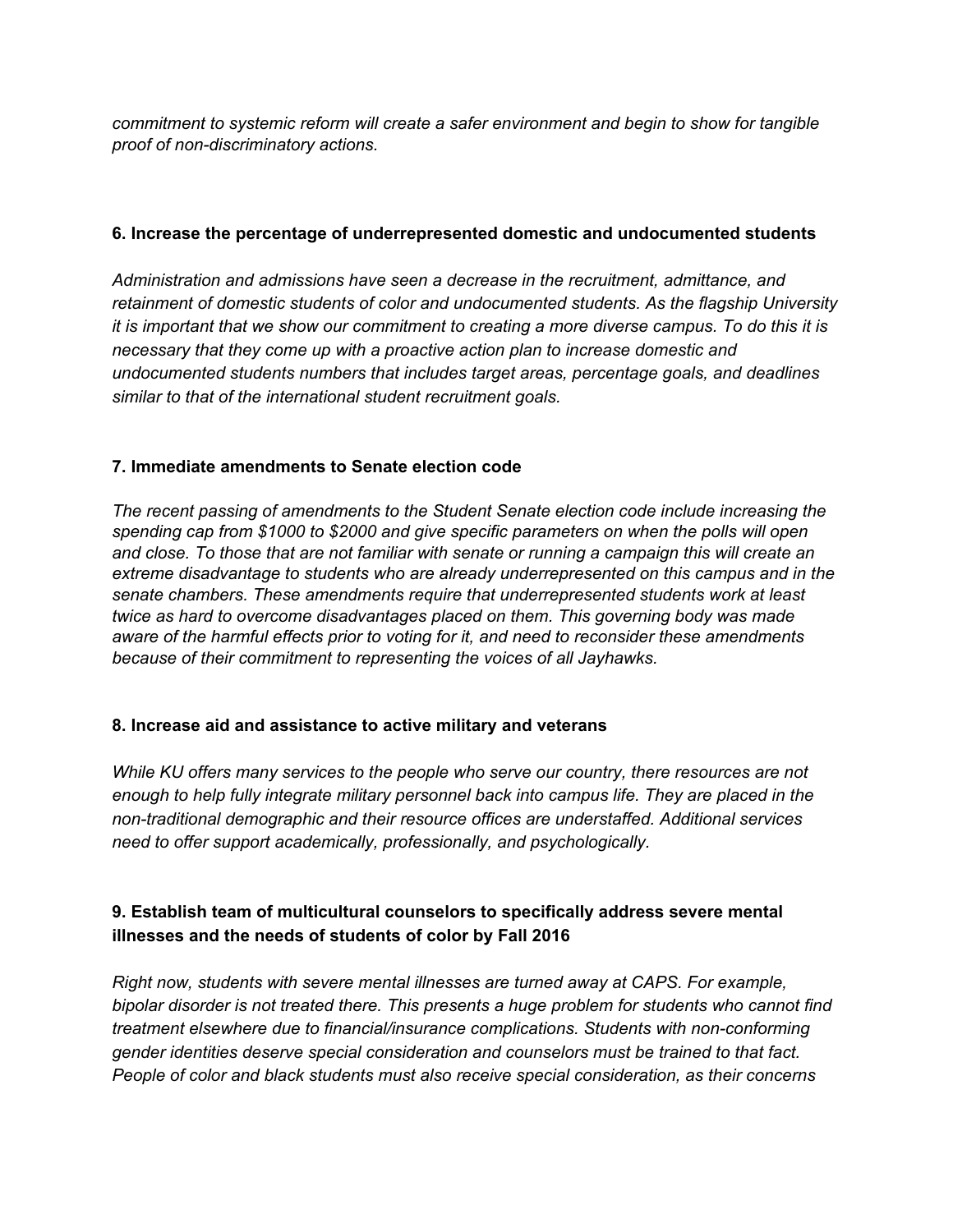*are unique to their identities. KU has a responsibility to provide counselors that make every student feel safe.* 

#### **10. Ban concealed weapons from campus**

*Previous surveys on conceal and carry have shown that the student body is not in support of having concealed weapons on campus. Both administration and student senate have taken actions to indicate they are also in opposition to conceal and carry. It is important that both groups continue to push for this on a state level and permanently ban weapons on campus. Additionally, concealed weapons will be used to terrorize students of color. Students of color will be, ironically, the most suspected of having weapons. This will create another Stop and Frisk situation (see the law as enacted by New York Police Department).* 

# **11. Remove all professors who assault, sexually harass, or engage in abusive relationships with students. Apply this policy retroactively as well, specifically to Dr. Paul Stevens. Immediate expulsion of those that commit sexual assault.**

*This is a clear policy that assures the safety of all students. Rape is unacceptable. KU must stop assigning essays as punishment. KU must stop allowing rapists/harassers/abusers to circumvent justice. It is not fair for victims to have to face their attackers while trying to learn and earn a degree on campus.* 

# **12. Open investigation into Grant, Starling et al. case as hate crime beginning with IOA**

*We are looking for administration to put pressure on Lawrence Police Department to properly address and investigate the incident as a hate crime and assault, specifically. At this time Lawrence Police Department has filed a report and investigation is underway. Institutional Office of Opportunity and Access (IOA) has a responsibility to any and all perpetrators associated with the Grant & Starling case, away from them on campus as well as ensuring no retaliation from those involved. Due to the nature of this incident, it is preeminent that these individuals are also protected to have a candor opportunity at the University of Kansas.* 

# **13. Reopen investigation into the murder of Rick "Tiger" Dowdell**

*In the 60's and 70's Lawrence racial climate was one of intolerance and pure hatred of true equity for black students. Rick "Tiger" Dowdell was a leader and advocate for black liberation during his time at Lawrence High School and KU. During the summer of 1970 he was chased and shot in the back of the head by a member of the Lawrence Police Department. Like many black people killed by police, his case was never resolved and the officer was not convicted. It is*